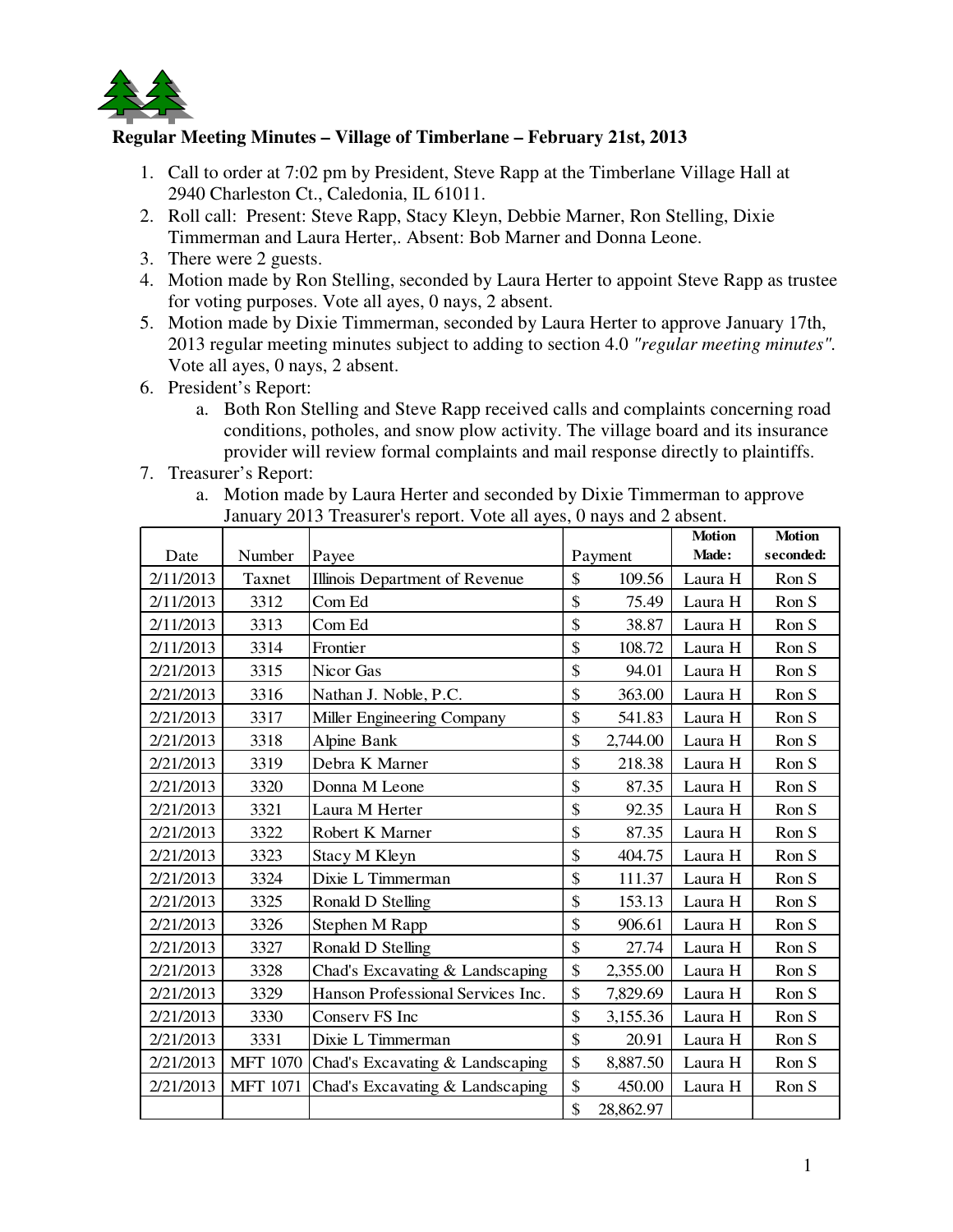- a. The bills (listed above on page 1) were submitted for payment. Motion made by Laura Herter, seconded by Ron Stelling to approve bills. Roll call vote: Ayes: Dixie Timmerman, Ron Stelling, Steve Rapp and Laura Herter. Nays: 0 Absent: Donna Leone. Bob Marner.
- 8. Committee Reports
	- a. Finance
		- i. Stacy Kleyn submitted documents for the 2012 financial audit. The auditor will review the results during regular meetings March or April 2013.
		- ii. Trustees discussed the Municipal Utility Tax application affecting residents January invoices from Nicor and ComEd. Ron Stelling, Debbie Marner and Steve Rapp will contact each utility to ensure payment is received properly involving Timberlane and the other municipality's zip codes.
	- b. Planning and Zoning
		- i. Steve Rapp received information from the village attorney concerning the legal process to exit a pre-annexation. No action taken at this time.
	- c. Roads/Highways/Bridges
		- i. No culvert permits or rural access permits were issued.
		- ii. Steve Rapp received a call from Rich Lundeen that Timberlane will need more bulk salt de-icing for this season. The village received 43 more tons.
		- iii. Hanson Engineering Orth Rd bridge February update was received. They continue working with IDOT on special reports. New bid letting is expected to be August 2013 instead of April 2013.
		- iv. The Mt. Carmel Stabilization Group provided a quote for reconstruction of Dawson Lake Rd. with slurry mix. Then seal coating would be needed. The board will continue to review.
		- v. Discussed lowering weight limit on Dawson Lake road from 54,000 lbs to 30,000 lbs per Hanson Engineering and IDOT recommendations. No action taken at this time.
		- vi. The trustees agreed to put the large chainsaw up for sale if it's not needed.
	- b. Village Hall
		- i. Guest Tom Linderman, pastor of Grace Point Community Church, is seeking to rent or lease the village hall beginning April 21, 2013 on Sunday's from 8:00 am to noon for church activities. They have been in various Belvidere locations for four years. The trustees discussed benefits to the village and community. Steve Rapp will pursue a draft agreement for further review.

## 9. Old Business

- a. None.
- 10. New Business
	- a. Steve Rapp made a motion to recommend Tom Michel, village resident, to the board of trustees. Dixie Timmerman seconded to approve Tom Michel to fill the vacant trustee position that expires 2013. Vote all ayes, 0 nays, 2 absent. Swearing in occurs at the March regular meeting. Trustees will provide village hall keys to Laura Herter and Tom Michel.
	- b. Motion made by Ron Stelling, seconded by Laura Herter to approve resolution R13- 052-01 Weight Restrictions on Roads. Vote all ayes, 0 nays, 2 absent.